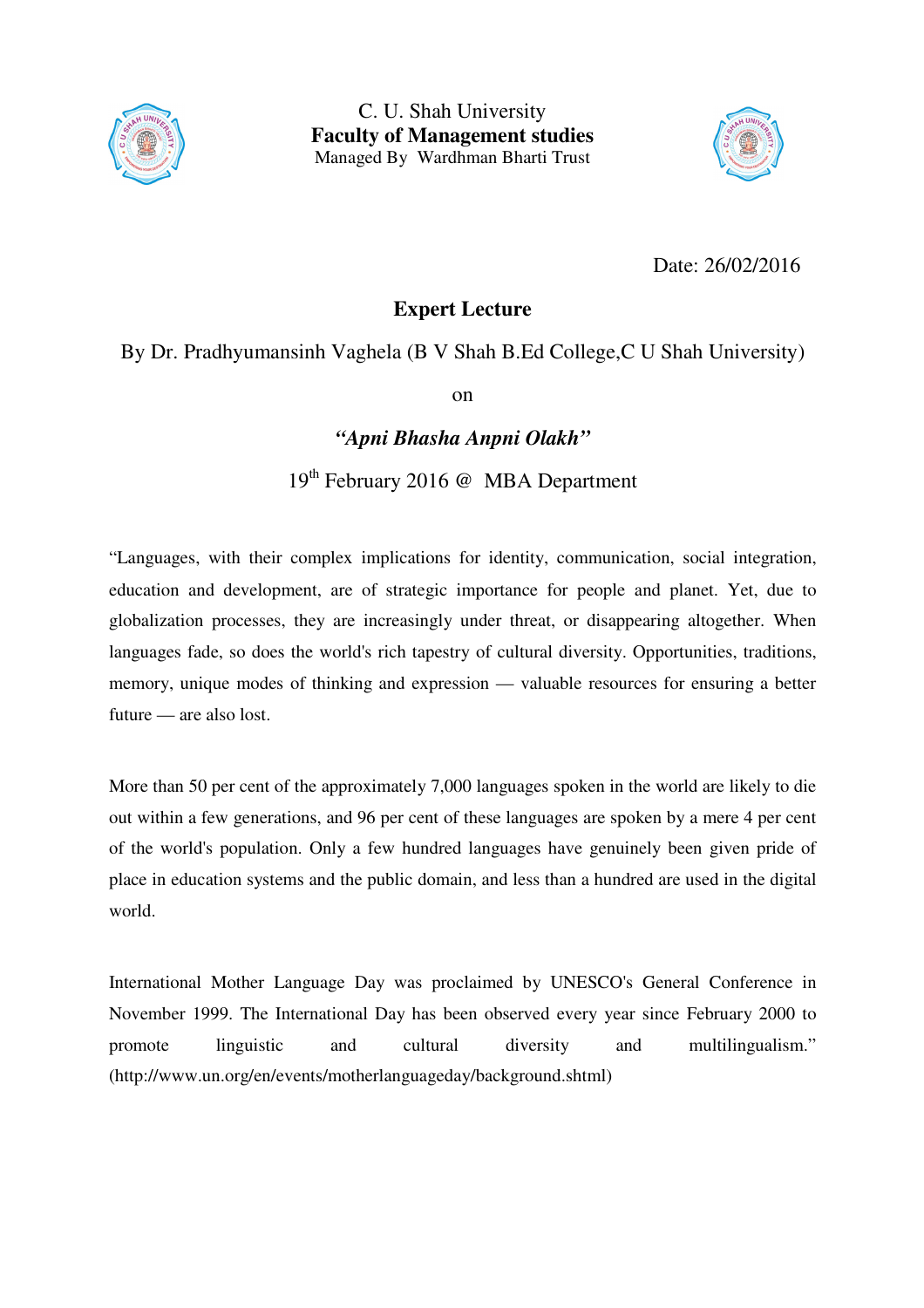The objectives behind celebrating *Matru Bhasha Divas* included sensitizing people about the need for greater use of mother tongue. It also aims at highlighting the need to impart, among the students, the communication skills and proficiency in mother tongue.

In this context, Faculty of Management Studies, C U Shah University has decided to celebrate *Matru Bhasha Divas* by organizing a session on topic of '*Apni bhasha, apni olakh'* on 19<sup>th</sup> February 2016.

Dr Pradhyumansinh Vaghela, Assistant Professor, B V Shah B.Ed College C U Shah University was invited to deliver this session.

Dr Tejash Pujara, Dean, FMS gave warm welcome to Dr. Vaghela and presented his thoughts on the occasion. Dr. Vaghel in his session highlighted rich heritage of Gujarati language and applauded great writers of Gujarati Literary World. He stressed upon using mother tongue in our daily lives and argued in favour of use of mother tongue in primary education. Citing various examples, he proved mother tongue's importance in early mental development of the child. He also urged students to read Gujarat literature and invited students to their library to access the treasure of Guarati Literature.

At the end of very enlightening session, Dr. Vaghela was felicitated by Dr. Pujara with memento. Dr. Munjal Dave concluded session with vote of thanks. He thanked Dr. Vaghela, Dr. Kirti Gurjar of Bed College and students volunteer who have anchored the session.

FMS would like to put on record, its gratitude towards BoM and Provost (Dr. Ved Vyas Dwivedi) of C U Shah University for their kind approval and support.

Prof. Dhvnish Shah FMS